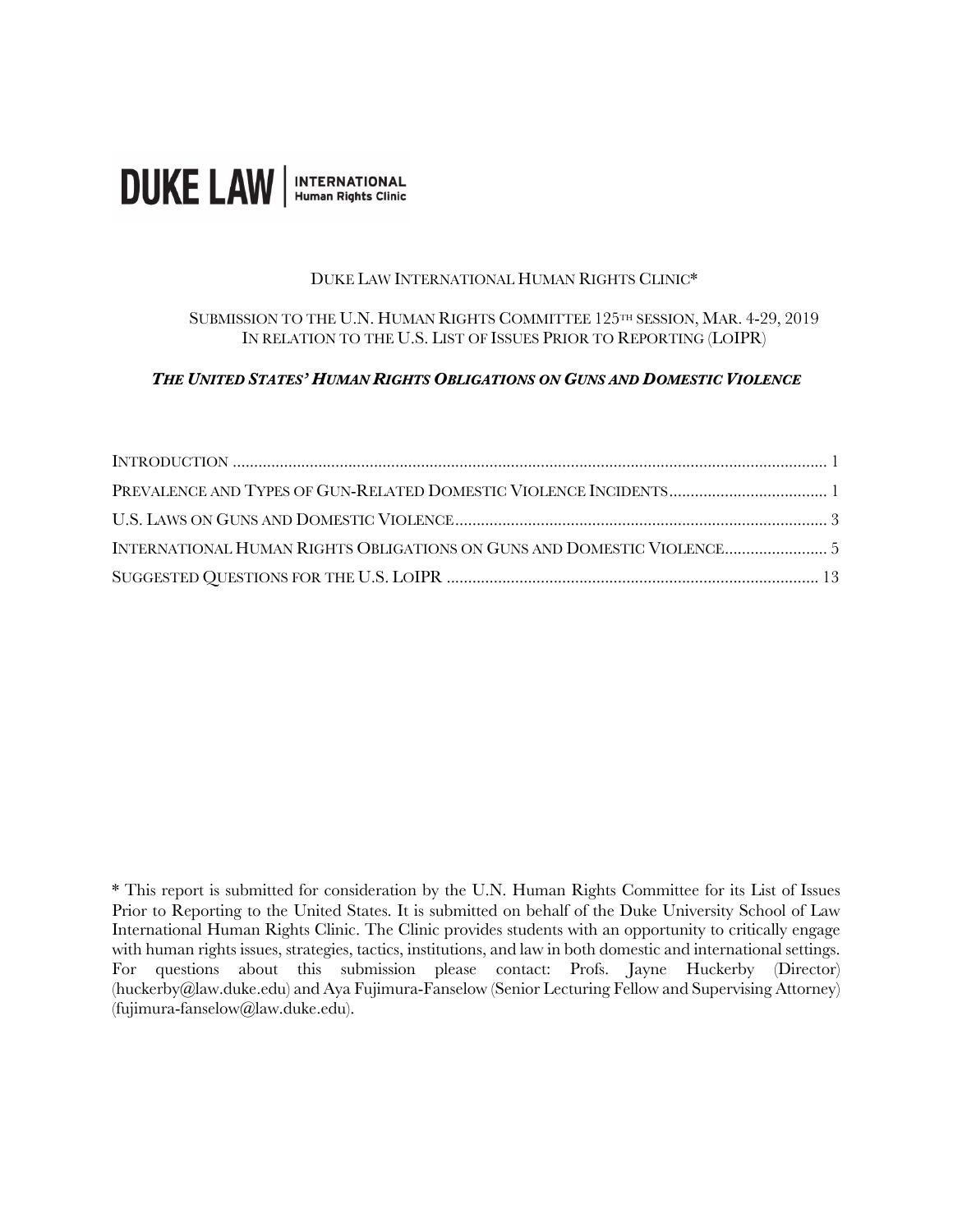# **INTRODUCTION**

 $\overline{a}$ 

This submission to the U.N. Human Rights Committee analyzes the issue of guns and domestic abuse in the United States using a human rights-based approach. The submission first lays out the prevalence and types of gun-related incidents in domestic violence situations/instances in the United States, highlighting that the use of guns in intimate partner fatal and non-fatal violence disproportionately affects women and that domestic gun violence is intersectional. It then analyzes relevant U.S. laws on guns and domestic abuse, highlighting five key loopholes that particularly implicate the U.S. government's obligations under international human rights law: (1) loopholes in federal and state laws banning purchase or possession of guns by domestic abusers; (2) the absence of, or inadequate, firearms licensing requirements, including regarding domestic abusers; (3) inadequate sanctions and enforcement of firearms restrictions for prohibited domestic abusers; (4) failure to require background checks for all gun sales and incomplete background checks; and (5) failure to maintain records on all background checks and to disclose data. The submission concludes by analyzing the international human rights framework governing the issue of guns and domestic violence, highlighting the due diligence obligations of the United States that derive from treaties ratified by the U.S. government, principally the International Covenant on Civil and Political Rights. Finally, the submission concludes with a suggested list of questions for inclusion in the List of Issues Prior to Reporting to the United States.

# **PREVALENCE AND TYPES OF GUN-RELATED DOMESTIC VIOLENCE INCIDENTS**

§ **Guns are the most frequently used weapon in instances of fatal intimate partner violence against women in the United States**. "In an average month, 50 American women are shot to death by intimate partners, and many more are injured."1 From 2001 through 2012, "[o]f all the women killed by intimate partners during this period, 55 percent were killed with guns."2 In 2016, of:

> homicides in which the weapon could be identified, 56 percent of female victims . . . were killed with a gun. Of the females killed with a firearm, 62 percent were murdered by male intimates. The number of females shot and killed by their husband or intimate acquaintance . . . was nearly five times higher than the total number murdered by male strangers using all weapons combined . . . in single victim/single offender incidents . . .3

§ **The use of guns in intimate partner violence disproportionately affects women**. Between 2006 and 2014, "[a]n average of 760 Americans were killed with guns annually by their spouses, ex-spouses or dating partners," of which "[c]urrent wives and girlfriends comprised nearly 75 percent of all victims in fatal domestic shootings. Overall, women were the victims in more than four out of every five of these types of incidents."4

<sup>1</sup> *Guns and Domestic Violence*, EVERYTOWN FOR GUN SAFETY, https://everytownresearch.org/guns-domestic-violence (emphasis removed and internal citations omitted).

<sup>2</sup> *See* ARKADI GERNEY & CHELSEA PARSONS, CENTER FOR AMERICAN PROGRESS, WOMEN UNDER THE GUN HOW GUN VIOLENCE AFFECTS WOMEN AND 4 POLICY SOLUTIONS TO BETTER PROTECT THEM 1 (2014),

https://cdn.americanprogress.org/wp-content/uploads/2014/06/GunsDomesticViolencereport.pdf (citing FED. BUREAU OF INVESTIGATION, *Supplemental Homicide Data* (U.S. Dept. of Justice, 2001–2012)).

<sup>3</sup> VIOLENCE POLICY CENTER, WHEN MEN MURDER WOMEN: AN ANALYSIS OF 2016 HOMICIDE DATA 5 (2018), http://vpc.org/studies/wmmw2018.pdf.

<sup>4</sup> *Domestic Shooting Homicides*, ASSOC. PRESS (2016), http://data.ap.org/projects/2016/domestic-gun-homicides/.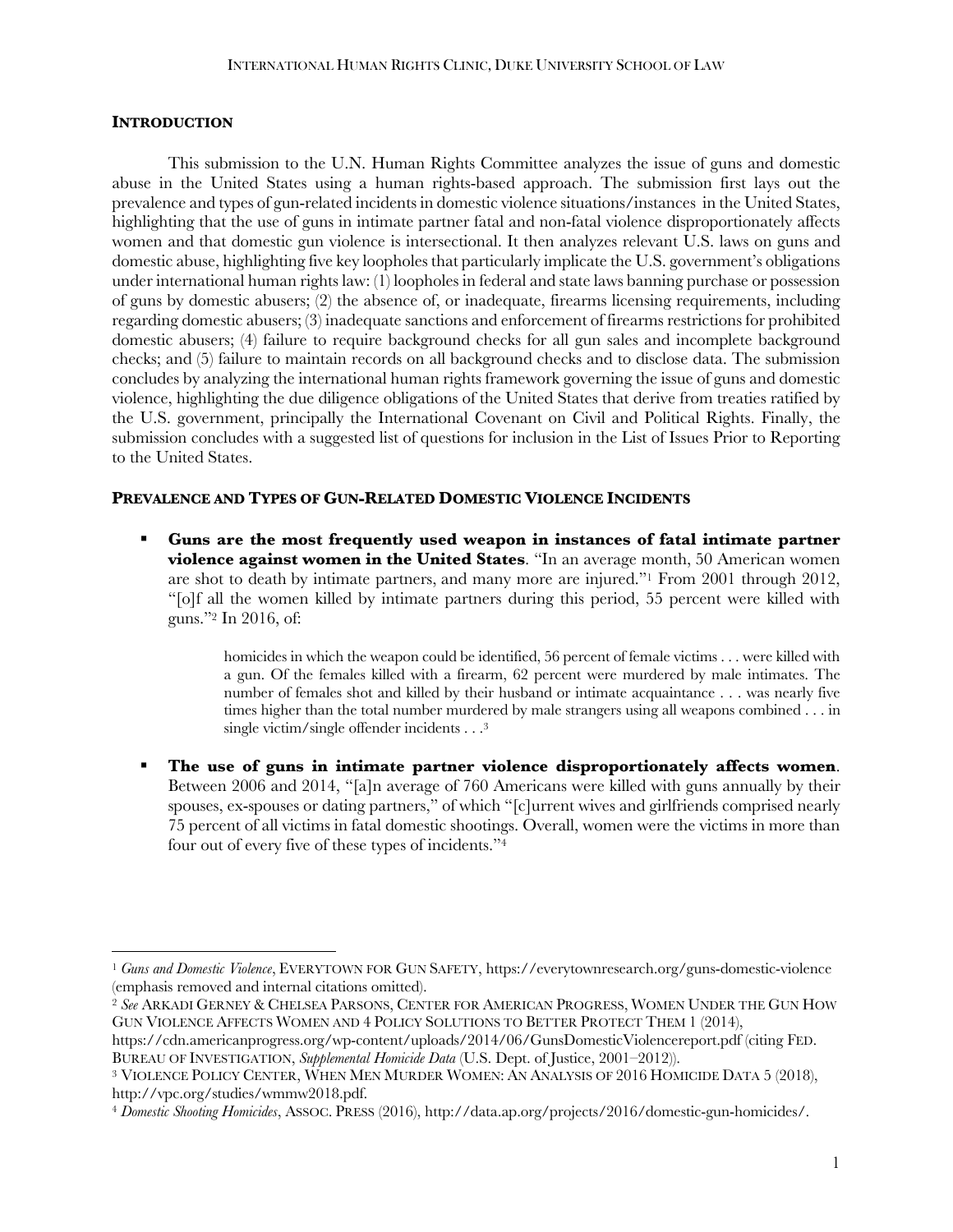- § **The presence of firearms increases the risks that incidents of domestic violence for women will become deadly**. The presence of a gun in domestic violence situations (e.g., in the home) increases the risk of intimate partner homicide for women by  $500\%$ .<sup>5</sup>
- § **Guns are also often used in non-fatal intimate partner violence against women, with significant adverse effects**. For example, "[a]bout 4.5 million have had an intimate partner threaten them with a gun and nearly one million have been shot or shot at by an intimate partner."6 Such "hostile gun displays against family members may be more common than gun use in selfdefense, and . . . hostile gun displays are often acts of domestic violence directed against women."7 Further, "the trauma associated with gun violence takes a lasting physical and emotional toll on victims and their families,"8 including children.9 The financial cost of firearm-related injuries is significant: between 2006 and 2014, "the costs of initial hospitalization for firearm-related injuries totaled almost \$7 billion and averaged \$730 million per year," with the government bearing responsibility for  $41\%$  of these costs.<sup>10</sup>
- § **The fatal use of guns against women is a problem everywhere, but is particularly stark in the United States**. Women in the United States are 16 times more likely to be killed with guns than women in other high-income countries.<sup>11</sup>
- § **Guns are prevalent in workplace homicides among U.S. women perpetrated by intimate partners**. In workplace homicides among U.S. women between 2003 and 2008, nearly 80 percent of the "personal relations" homicides (which constitute 33% of the workplace homicides among U.S. women) were perpetrated by an intimate partner and while firearms were used in 67% of workplace homicides overall, a "significantly larger percentage" of "personal relations" homicides (i.e.  $80\%$ ) were caused by firearms.<sup>12</sup>
- **Domestic gun violence is intersectional**. Comprehensive data analyzing rates of domestic gun homicides and other gun-incidents among racial minorities, sexual minorities, and immigrant communities is lacking. With respect to race and ethnicity, in one recent study of more than 10,000 homicides between 2003 and 2014, "[a]cross all racial/ethnic groups of women, over half of female homicides for which circumstances were known were IPV-related, with >90% of these women being killed by their current or former intimate partner;" further, it was determined that "[n]on-

 $\overline{a}$ <sup>5</sup> Jacquelyn C. Campbell, Daniel Webster, & Jane Koziol-McLain et al., *Risk factors for femicide within physically abusive intimate relationships: results from a multi-site case control study*, 93 AMER. J. OF PUBLIC HEALTH 1089-1097 (2003).

<sup>6</sup> Susan B. Sorenson & Rebecca Schut, *Non-fatal Gun Violence in Intimate Partner Violence: A Systematic Review of the Literature*, TRAUMA, VIOLENCE, & ABUSE (2016).

<sup>7</sup> Deborah Azrael & David Hemenway, "*In the Safety of Your Own Home": Results from a National Survey on Gun Use at Home*, SOC. SCI. & MED. 50 285-291 (2000).

<sup>8</sup> NATIONAL PARNTERSHIP FOR WOMEN & FAMILIES, GUN VIOLENCE: A THREAT TO WOMEN AND FAMILIES 1 (2018), http://www.nationalpartnership.org/our-work/resources/health-care/gun-violence-a-threat-to-women-andfamilies.pdf.

<sup>9</sup> April Zeoli, *Children, Domestic Violence, and Guns*, SAFER FAMILIES, SAFER COMMUNITIES 6 (2018) (describing that children may experience impacts that include post-traumatic stress disorder, emotional disorders, as well as behavioral problems).

<sup>10</sup> Sarabeth A. Spitzer, Kristan L. Staudenmayer, & Lakshika Tennakoon et al., *Costs and Financial Burden of Initial Hospitalizations for Firearm Injuries in the United States, 2006–2014*, 107 AMER. J. OF PUBLIC HEALTH 773 (2017).

<sup>11</sup> EVERYTOWN FOR GUN SAFETY*,* GUNS AND DOMESTIC VIOLENCE, https://everytownresearch.org/wpcontent/uploads/2017/01/Guns-and-Domestic-Violence-04.04.18.pdf (2017) (using data from Erin Grinshteyn & David Hemenway, *Violent death rates: the US compared with other high-income OECD countries, 2010*, 129(3) AM. J. MED., 266-273 (2016)).

<sup>12</sup> Hope M. Tiesman, Kelly K. Gurka, & Srinivas Konda et al., *Workplace Homicides Among U.S. Women: The Role of Intimate Partner Violence*, 22(4) ANN. EPIDEMIOL. 277-84 (2012).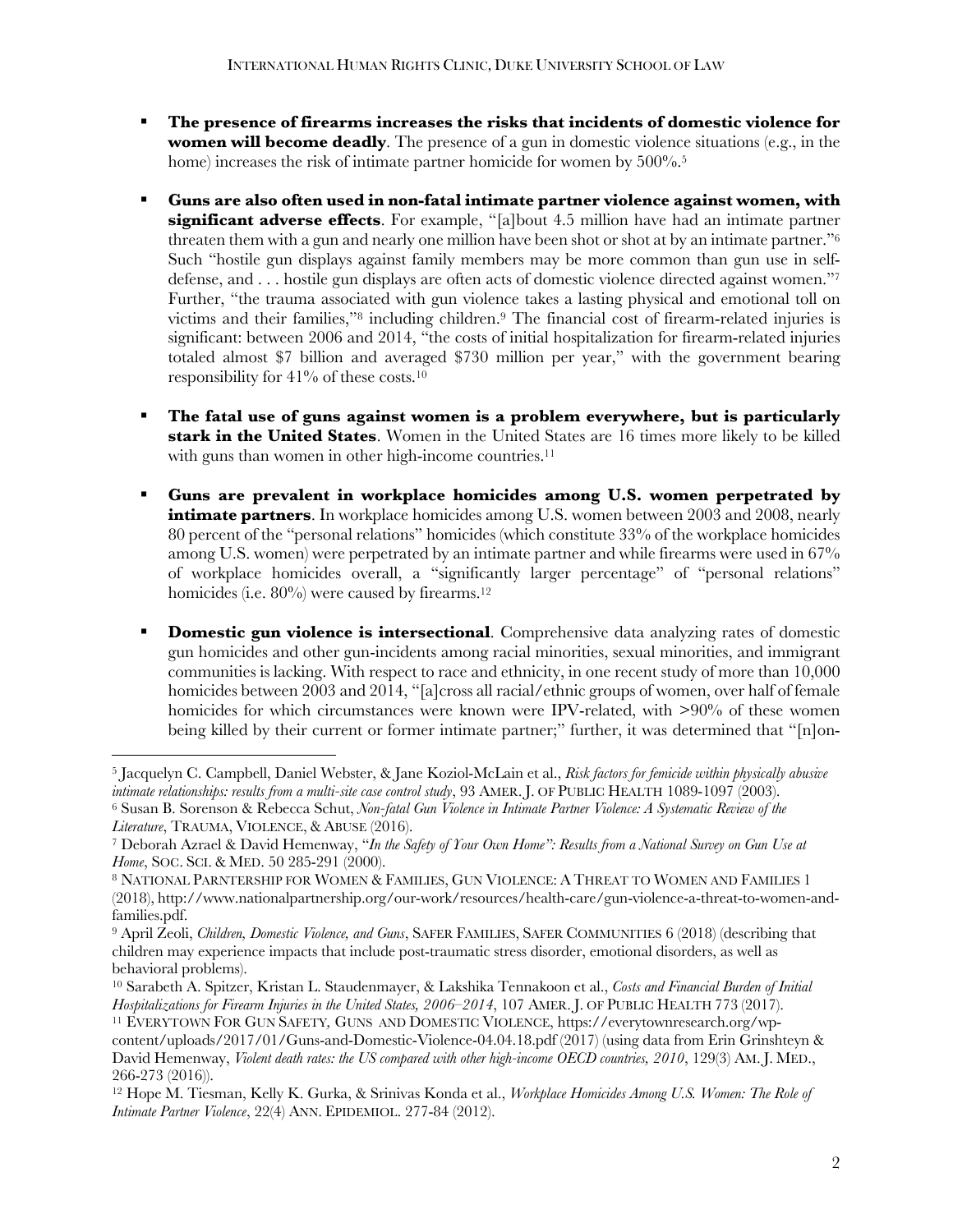Hispanic black and American Indian/Alaska Native women experienced the highest rates of homicide" and "[f]irearms were used in 53.9% of female homicides, most commonly among non-Hispanic black victims  $(57.7\%)$ ; p<0.01)."<sup>13</sup> In 2016, "black females were murdered by males at a rate more than twice as high as white females: 2.62 per 100,000 versus 1.03 per 100,000."14 Regarding sexual minorities, while "[d]omestic violence also occurs within the LGBTI community," limited data prevents a clear understanding of the ways in which various laws on guns and domestic violence impact persons in LGBTI relationships.15

- § **Domestic violence and mass shootings**. According to Everytown for Gun Safety, between 2009 and 2017, there were 173 identified mass shootings; in at least 54% of these cases, "the perpetrator also shot a current or former intimate partner or family member."16 These mass shootings resulted in at least 1793 people shot (1001 killed and 792 injured), and one out of five victims were children.17
- **Domestic violence and law enforcement fatalities**. A 2016 report which analyzed police line-of-duty deaths over a five-year period revealed that "calls related to domestic disputes and domestic-related incidents represented the highest number of fatal types of calls for service and were also the underlying cause of law enforcement fatalities for several other calls for service."18

# **U.S. LAWS ON GUNS AND DOMESTIC VIOLENCE**

Within relevant U.S. laws on guns and domestic abuse, there are five key loopholes that particularly implicate the U.S. government's obligations under international human rights law: (1) loopholes in federal and state laws banning purchase or possession of guns by domestic abusers; (2) the absence of, or inadequate, firearms licensing requirements, including regarding domestic abusers; (3) inadequate sanctions and enforcement of firearms restrictions for prohibited domestic abusers; (4) failure to require background checks for all gun sales and incomplete background checks; and (5) failure to maintain records on all background checks and to disclose data.

 $\overline{a}$ 

<sup>16</sup> *Mass Shootings in the United States: 2009-2017*, EVERYTOWN FOR GUN SAFETY,

DEADLY CALLS AND FATAL ENCOUNTERS 4 (2016),

<sup>13</sup> Emiko Petrosky, et al., *Racial and Ethnic Differences in Homicides of Adult Women and the Role of Intimate Partner Violence — United States, 2003–2014* 66(28) MORBIDITY AND MORTALITY WEEKLY REP. 741-746 (2017).

<sup>14</sup> VIOLENCE POLICY CENTER, *supra* note 3, at 6.

<sup>15</sup> AMNESTY INTERNATIONAL, IN THE LINE OF FIRE 90 (2018), https://www.amnestyusa.org/wpcontent/uploads/2018/09/Gun-Report-Full\_16.pdf.

https://everytownresearch.org/reports/mass-shootings-analysis/ (Everytown for Gun Safety uses a definition of mass shooting that involves "an incident in which four or more people, not including the shooter, are killed with a firearm."). *See also* ROBERT J. MORTON, U.S. DEP'T OF JUST., FED. BUREAU OF INVESTIGATION, SERIAL MURDER MULTI-DISCIPLINARY PERSPECTIVES FOR INVESTIGATORS 8 (2005).

<sup>17</sup> *Mass Shootings in the United States: 2009-2017*, EVERYTOWN FOR GUN SAFETY*, supra* note 16.

<sup>18</sup> NICK BREUL & MIKE KEITH, NATIONAL LAW ENFORCEMENT OFFICERS MEMORIAL FUND & U.S. DEP'T OF JUSTICE OFFICE OF COMMUNITY ORIENTED POLICING SERVICES (COPS) OFFICE,

https://www.nationalpublicsafetypartnership.org/clearinghouse/Resource/379.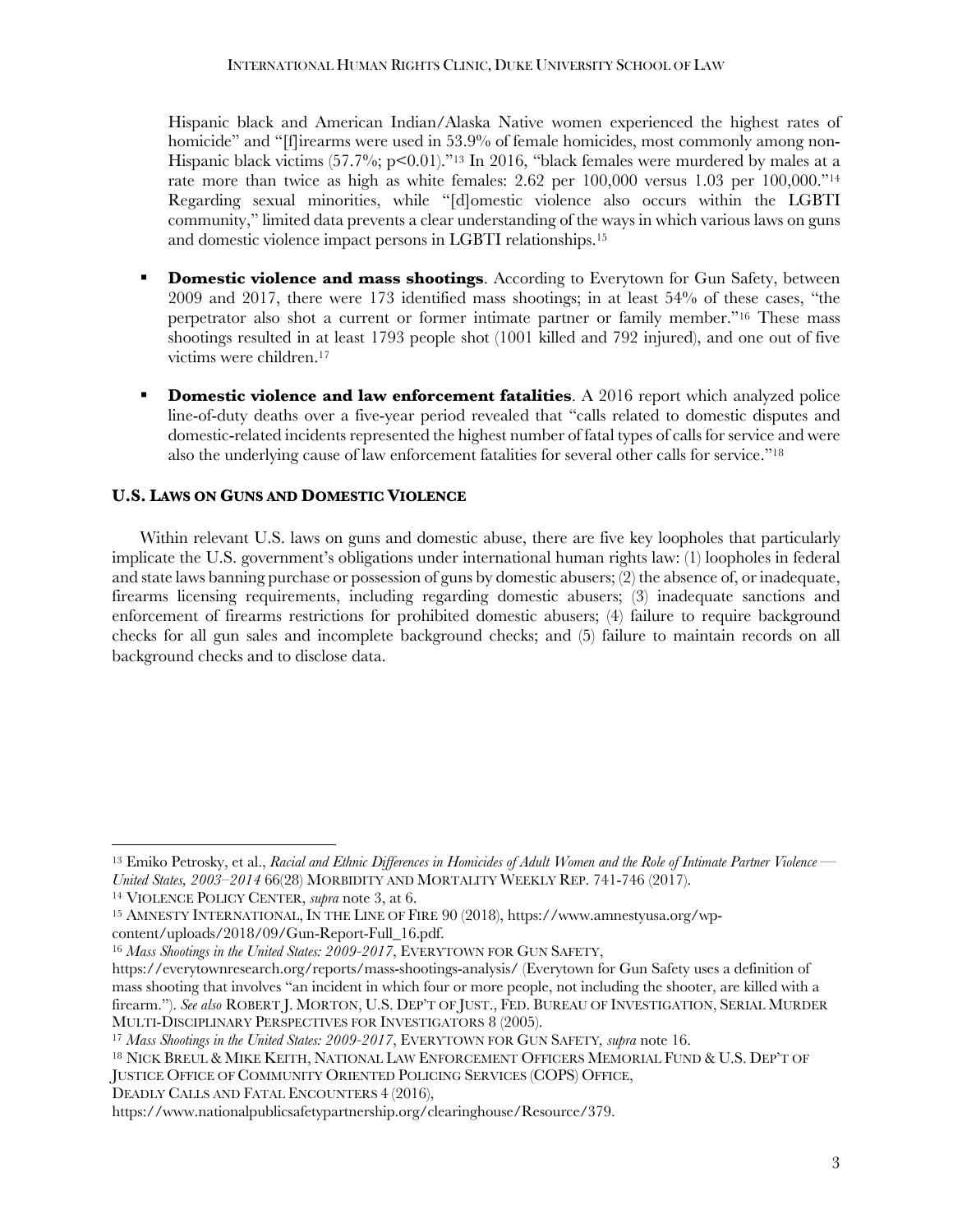- § **Loopholes in federal and state laws banning purchase or possession of guns by domestic abusers**. U.S. federal law prohibits nine categories of people from gun possession, sale, and transfer.19 In the domestic violence context, the most relevant categories include intimate partners under domestic violence restraining orders<sup>20</sup> and persons "convicted in any court of a misdemeanor crime of domestic violence."21 However, these prohibitions do not apply to: (1) persons convicted of violent or gun-related misdemeanors; (2) individuals in current or former dating relationships with people unless they cohabitate or have a child together (the so-called boyfriend loophole is particularly significant given that in the United States, between 1980 and 2008, 48.6% of individuals killed by intimate partners were killed by dating partners<sup>22</sup>); (3) situations in which *ex parte* restraining orders have been issued;23 and (4) persons convicted of misdemeanor crimes of stalking.24
- § **Absence of, or inadequate, firearms licensing requirements, including for domestic abusers**. There is no federal law that requires civilian gun owners to hold a license<sup>25</sup> and while some states have licensing requirements, they are in the minority.<sup>26</sup>
- § **Inadequate sanctions and enforcement of firearms restrictions for prohibited domestic abusers**. There is no federal requirement that requires, for example, that domestic abusers relinquish weapons; $27$  a notification procedure for domestic violence victims when their abusers attempt to buy firearms; or that police seize guns at the scene of a domestic violence incident.
- § **Failure to require background checks for all gun sales and incomplete background checks**. The Brady Handgun Violence Prevention Act that governs background check requirements for licensed dealers<sup>28</sup> is designed to ensure that the seller of a firearm does not violate federal, state, or local law by transacting with a particular buyer<sup>29</sup> by checking the buyer's identity against the National Instant Criminal Background Check System (NICS).30 The background check is significant in addressing gun violence by intimate partners because "[i]n states that require a background check for every handgun sale, 47% fewer women are shot to death by intimate partners."31 However, in practice, this does not support domestic violence victims. For example, the federal background checks requirement does not govern private sales; if the Federal Bureau of Investigation (FBI) does not respond to a licensed seller's request for a check after three business

 $\overline{a}$ 

PREVENTING DOMESTIC ABUSERS AND STALKERS FROM ACCESSING GUNS 6 (2013),

<sup>24</sup> *See generally* STACHELBERG ET AL., *supra* note 23, at 6.

<sup>19</sup> 18 U.S.C. § 922(g) (2012); 18 U.S.C. § 18(d).

<sup>20</sup> 18 U.S.C. §§ 922(g)(8).

<sup>21</sup> Lautenberg Amendment (also known as the Domestic Violence Offender Gun Ban), an amendment to the Omnibus Consolidated Appropriations Act of 1997 (Pub. L. No. 104–208, 110 Stat. 3001 (1996)) codified under 18 U.S.C. § 922(d)(9) and (g)(9). *See* 18 U.S.C. § 921(33) (defining a misdemeanor crime of domestic violence).

<sup>22</sup> ALEXIA COOPER & ERICA L. SMITH, U.S. DEP'T OF JUST., HOMICIDE TRENDS IN THE UNITED STATES, 1980- 2008 19 (2011).

<sup>23</sup> 18 U.S.C. 922(d)(8), (g)(8). *See also* WINNIE STACHELBERG ET AL.*,* CENTER FOR AMERICAN PROGRESS*,* 

https://cdn.americanprogress.org/wp-content/uploads/2013/05/GunsStalkersBrief-3.pdf.

<sup>25</sup> *See generally* 18 U.S.C. Chapter 44.

<sup>26</sup> AMNESTY INTERNATIONAL, *supra* note 15, at 132-133.

<sup>27</sup> *Domestic Violence and Firearms*, THE GIFFORDS LAW CENTER, http://lawcenter.giffords.org/gun-laws/policyareas/who-can-have-a-gun/domestic-violence-firearms/#state.

<sup>28</sup> Pub. L. No. 103–159, 107 Stat. 1536 (1993).

<sup>&</sup>lt;sup>29</sup> 18 U.S.C. § 922(s).<br><sup>30</sup> 18 U.S.C. § 922(t). *About NICS*, FBI, https://www.fbi.gov/services/ciis/nics/about-nics.

<sup>31</sup> *The Background Check Loophole*, EVERYTOWN FOR GUN SAFETY, https://everytownresearch.org/wp-

content/uploads/2017/01/Background-Check-FactSheet\_011317\_5.pdf.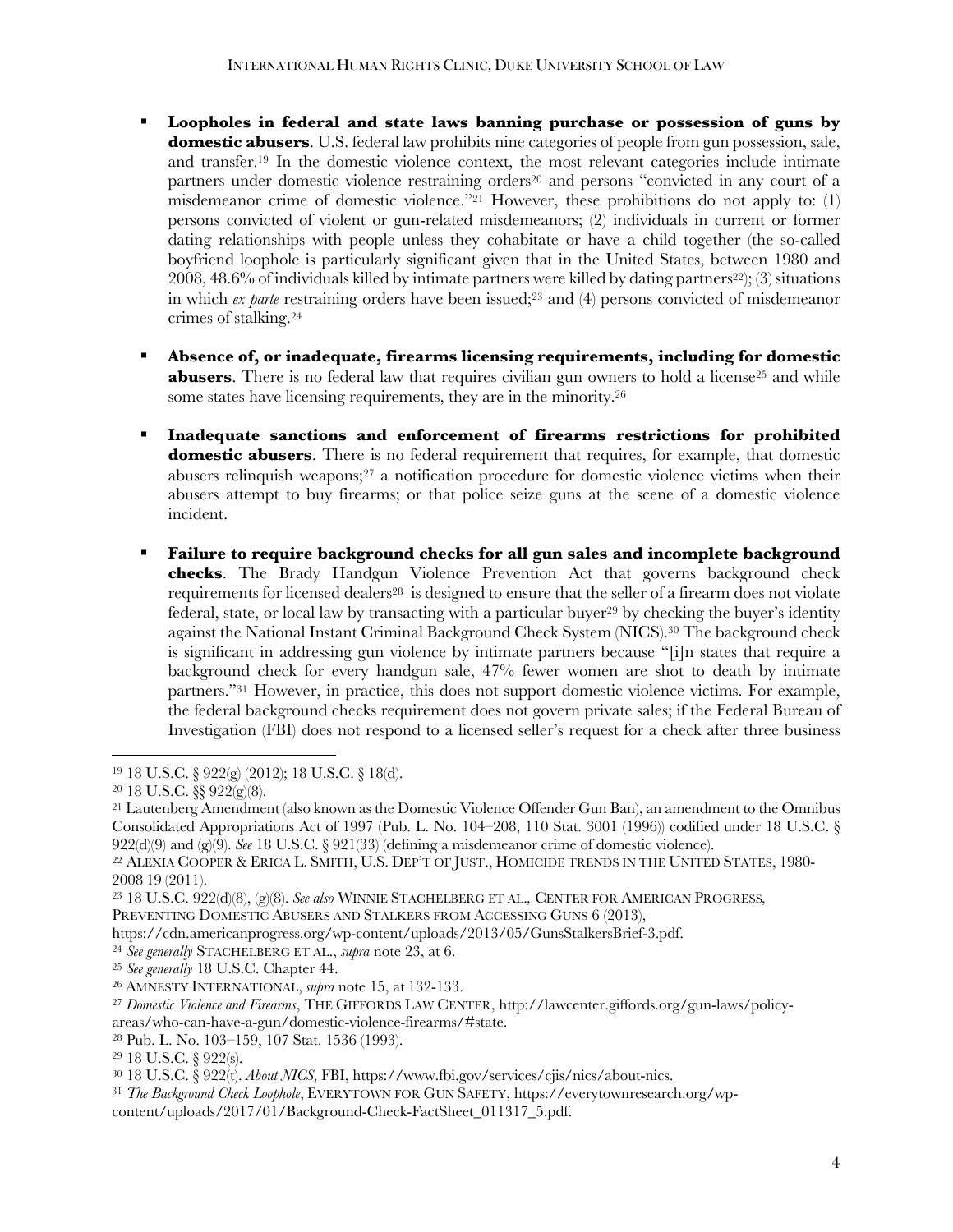days, the seller may sell the gun to the buyer;<sup>32</sup> and NICS is an incomplete database, including because states are not required to report information.33

§ **Failure to maintain records on all background checks and to disclose data**. The "Tiahrt Amendments" to appropriation bills require the FBI to destroy records associated with background checks within 24 hours of completing a check when it is determined that a transfer would not violate the law.34 These amendments also impose restrictions on subpoenaing trace data for use in civil lawsuits<sup>35</sup> and restrict admissibility of such data as evidence in any civil action.<sup>36</sup> Finally, because there is no federal law that requires owners to register their guns, there is also no database of gun registrations.37

#### **INTERNATIONAL HUMAN RIGHTS OBLIGATIONS ON GUNS AND DOMESTIC VIOLENCE**

States' obligations under international human rights law on the use of guns by domestic abusers implicate a number of human rights guarantees, including particularly the right to non-discrimination and equality on the basis of sex and gender,38 as well as other intersecting prohibited grounds of discrimination, such as race;<sup>39</sup> the rights to life and security;<sup>40</sup> the rights of the child;<sup>41</sup> and a series of economic, social, and

<sup>32</sup> 18 U.S.C. § 922(t)(1). *See* U.S. GOVT'S ACCOUNTABILITY OFF., GAO-16-483, GUN CONTROL: ANALYZING AVAILABLE DATA COULD HELP IMPROVE BACKGROUND CHECKS INVOLVING DOMESTIC VIOLENCE RECORDS 29 (2016) ("According to FBI data, more than 500 firearms were transferred to individuals with prohibiting MCDV [misdemeanor crimes of domestic violence] records or prohibiting protection orders each year from fiscal years 2006 through 2015—about 6,700 total transfers—because the FBI denial determination was made after 3 business days, which resulted in the FBI referring these cases to ATF [Bureau of Alcohol, Tobacco, Firearms and Explosives] for firearm retrieval.").

<sup>33</sup> 28 CFR § 25.4 ("Information in the NCIC . . . that will be searched during a background check has been or will be contributed voluntarily by Federal, state, local, and international criminal justice agencies.") *See* National Crime Information Center (NCIC), https://www.fbi.gov/services/cjis/ncic.

<sup>34</sup> 18 U.S.C. § 922(t)(2); Consolidated and Further Continuing Appropriations Act, Pub. L. No. 112-55, 125 Stat. 552 (2012), § 511(2).

<sup>35</sup> Consolidated Appropriations Act, 2005, Pub. L. No. 108-447, 118 Stat. 2809, 2859 (2004).

<sup>36</sup> Science, State, Justice, Commerce, and Related-Agencies Appropriations Act of 2006, Pub. L. No. 109-108, 119 Stat. 2290, 2296 (2005).

<sup>37</sup> *See, e.g.,* AMNESTY INTERNATIONAL, *supra* note 15, at 134. 38 *See, e.g.,* ICCPR, arts. 2(1), 3, 26; International Covenant on Economic, Social and Cultural Rights (ICESCR), arts. 2(2), 3; Convention on the Elimination of all Forms of Discrimination against Women (CEDAW), arts. 1-4; International Convention on the Elimination of All Forms of Racial Discrimination (CERD), art. 1(1) (*see also* CERD Comm.*, General Rec. No. 25: Gender-related Dimensions of Racial Discrimination* (2000)); Convention on the Rights of the Child (CRC), art. 2.

<sup>39</sup> *See, e.g.,* Human Rights Comm., General Comment No. 28, *Article 3 (The Equality of Rights Between Men and Women)*, CCPR/C/21/Rev.1/Add.10, ¶ 30 (2000); CERD Comm., *General Rec. No. 32, The meaning and scope of special measures in the International Convention on the Elimination of All Forms [of] Racial Discrimination*, CERD/C/GC/32, ¶ 7 (2009); Comm. on the Elimination of Discrimination against Women (CEDAW), *General Rec. No. 25: Temporary Special Measures*, ¶ 12 (2004).

<sup>40</sup> Human Rights Comm., *Concluding Observations: United States of America*, CCPR/C/79/Add.50 ¶ 17 (1995).

<sup>41</sup> *See* Human Rights Comm., *General Comment No. 17: Article 24 (Rights of the child)* ¶ 4 (1999) ("[t]he right to special measures of protection belongs to every child because of his status as a minor"), ¶ 3 ("every possible economic and social measure should be taken to reduce infant mortality and to eradicate malnutrition among children and to prevent them from being subjected to acts of violence and cruel and inhuman treatment . . . "). *See also* Comm. on the Rights of the Child, General Comment No. 13, *The right of the child to freedom from all forms of violence*, CRC/C/GC/13 (2011) (*CRC General Comment No. 13*); Comm. on the Rights of the Child, General Comment 14, *The right of the child to have his or her best interests taken as a primary consideration (art. 3, para. 1)*, CRC/C/GC/14 (2013).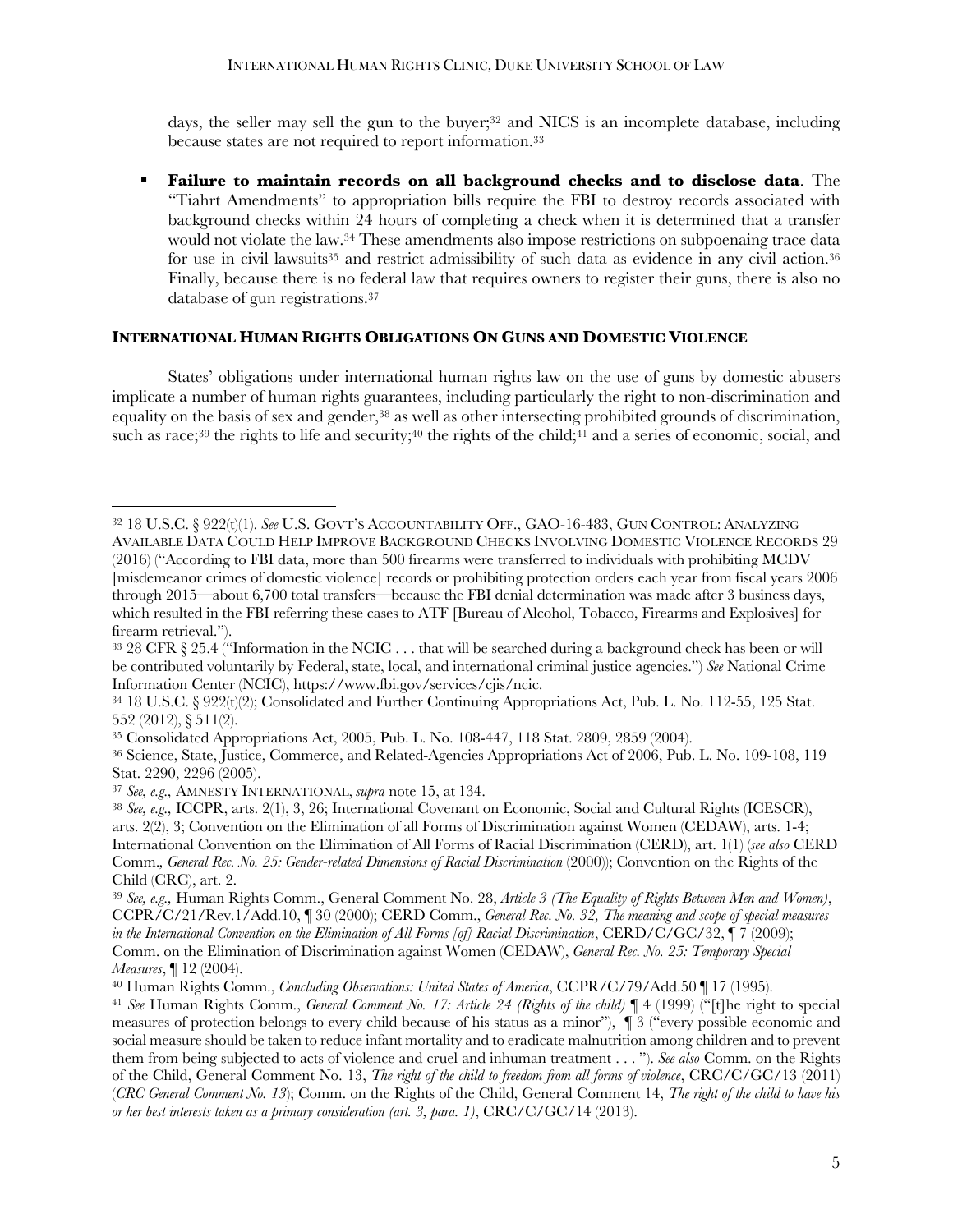cultural rights, including the rights to physical and mental health (for individuals shot or threatened, as well as those affected by secondary victimization), $42$  and work. $43$ 

Because of the predominant role of private actors<sup>44</sup> in the use of guns in domestic violence contexts, the U.S. government's obligations in this area primarily engage the requirement to exercise due diligence, which derives from the obligation to protect individuals against human rights abuse by private actors, such as individuals and corporations.45 This requires the U.S. government to exercise due diligence to prevent gun violence in domestic situations, to investigate and prosecute perpetrators, to assist and protect victims, and to ensure remedies.46 The specific content of due diligence obligations has been articulated in a number of areas directly applicable to gun violence in domestic violence contexts, including the right to life,47

<sup>42</sup> *See generally* Comm. on the Rights of the Child, General Comment No. 15, *The right of the child to the enjoyment of the highest attainable standard of health (art. 24)*, CRC/C/GC/15 (2013); Comm. on Economic, Social and Cultural Rights, General Comment No. 14, *The right to the highest attainable standard of health (article 12 of the International Covenant on Economic, Social and Cultural Rights)* E/C.12/2000/4 (2000). For a more detailed overview of the health and human rights of gun violence survivors, *see* Cate Buchanan, *The Health and Human Rights of Gun Violence Survivors: Charting a Research and Policy Agenda*, 13(2) HEALTH AND HUMAN RIGHTS 50 (2011).

<sup>43</sup> *Report of the Special Rapporteur on violence against women, its causes and consequences, Ms. Rashida Manjoo, Addendum Mission to the United States of America*, U.N. Doc. A/HRC/17/26/Add.5 and Corr.1 ¶¶ 19-20 (June 6, 2011). *See generally* Comm. on Economic, Social and Cultural Rights, *General Comment No. 23 on the right to just and favourable conditions of work (article 7 of the International Covenant on Economic, Social and Cultural Rights)* E/C.12/GC/23 (2016).

<sup>44</sup> *See supra* notes 1-4.

<sup>45</sup> *See Velásquez-Rodríguez v. Honduras,* Merits, Judgment, Inter-Am. Ct. H.R. (ser. C) No. 4, ¶ 172 (July 29, 1988). For international human rights jurisprudence, *see* Human Rights Comm., General Comment No. 31, *Nature of the General Legal Obligation on States Parties to the Covenant*, CCPR/C/21/Rev.1/Add.13 ¶ 8 (2004) *(HRC General Comment No. 31)*; CEDAW, *General Rec. No. 19, Violence against women*, A/47/38 at 1, ¶ 9 (1993), reprinted in Compilation of General Comments and General Rec. Adopted by Human Rights Treaty Bodies, HRI/GEN/1/Rev.6 at 243 (2003) (CEDAW General Rec. No. 19); CEDAW, General Rec. No. 28 on the Core Obligations of States Parties under Article 2 of the *Convention on the Elimination of All Forms of Discrimination against Women,* CEDAW/C/GC/28 ¶ 13 (2010) (*CEDAW* General Rec. No. 28); CEDAW, General Rec. No. 30 on women in conflict prevention, conflict and post-conflict situations CEDAW/C/GC/30 ¶ 15 (2013) (*CEDAW General Rec. No. 30*); Comm. on Economic, Social and Cultural Rights, General Comment No. 12, *Right to adequate food*, E/C.12/1999/5, ¶ 15 (1999); *CRC General Comment No. 13*, *supra* note 41, at ¶ 5; Comm. Against Torture, General Comment No. 2, *Implementation of Article 2 by States Parties,* CAT/C/GC/2 ¶ 18 (2008) (*CAT General Comment No. 2)*; Comm. Against Torture, General Comment No. 3,

*Implementation of article 14 by States parties*, CAT/C/GC/3 ¶ 7 (2012) (*CAT General Comment. No. 3*).

<sup>46</sup> *See, e.g.,* Special Rapporteur on violence against women, its causes and consequences, *Integration of the Human Rights of Women and the Gender Perspective: Violence against Women: The Due Diligence Standard as a Tool for the Elimination of Violence against Women*, ¶ 27, U.N. Doc. E/CN.4/2006/61 (Jan. 20, 2006).

<sup>47</sup> Human Rights Comm., General Comment No. 36, *General Comment No. 36, on article 6 of the International Covenant on Civil and Political Rights, on the right to life*, ¶ 20 CCPR/C/GC/36 (2018) *(HRC General Comment No. 36)*. *See also Velasquez ́ -Rodríguez v. Honduras*, *supra* note 45.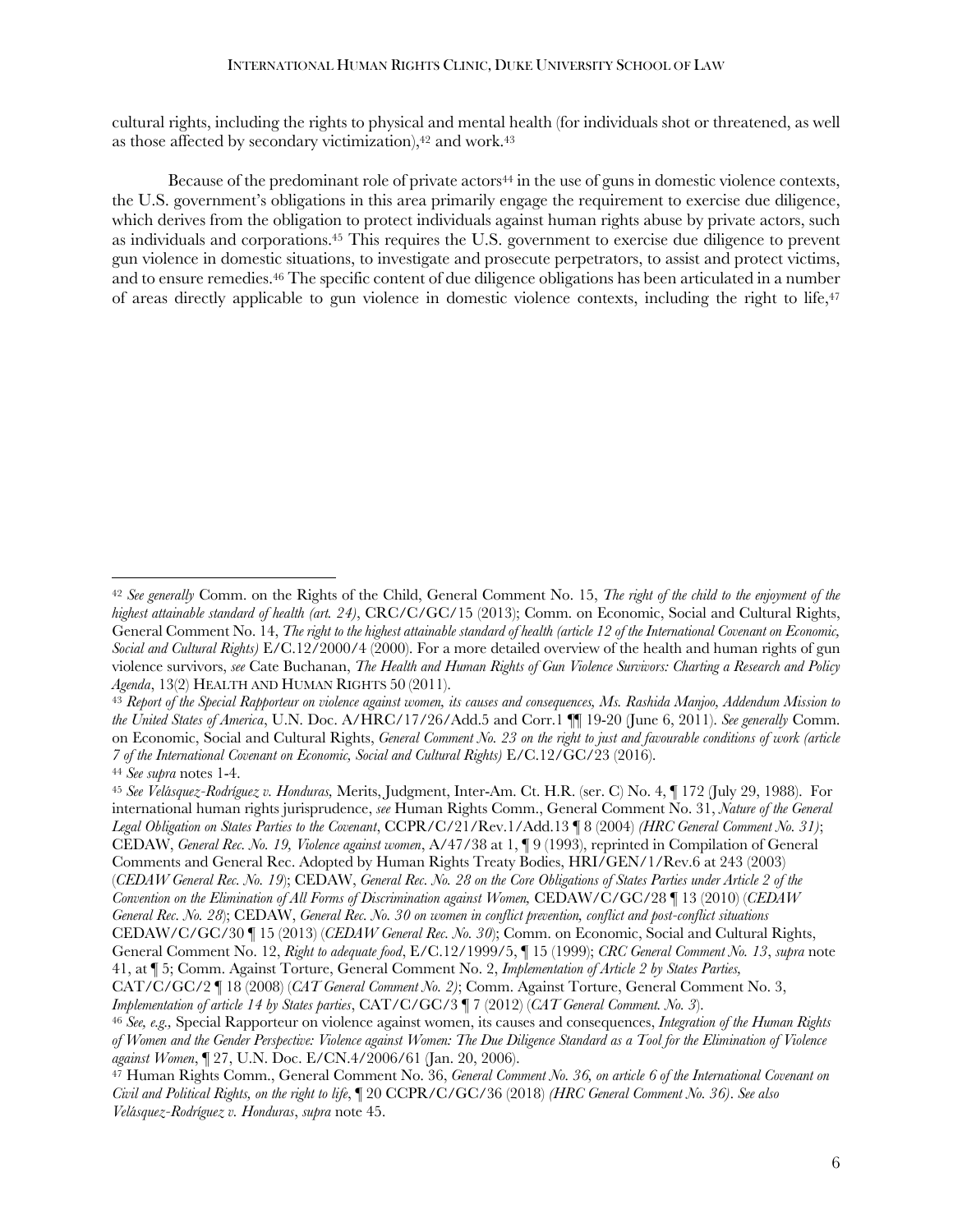violence against women,48 and sex-based discrimination,49 alongside a set of specific due diligence obligations that pertain to the civilian acquisition, possession, and use of firearms.50

This section considers how these due diligence obligations taken as a whole from treaties that the U.S. government has ratified—and principally through the ICCPR51—require the U.S. government to address gun violence against women in domestic violence contexts. It first sets out these requirements under international human rights law—particularly as developed in the context of discrimination and violence against women—before outlining how obligations on domestic violence have also been specified within due diligence obligations on the civilian acquisition, possession, and use of firearms.

# *Due diligence under international human rights law, including on discrimination and violence against women*

§ A State's due diligence obligation **applies without discrimination to all individuals within a State's jurisdiction, including citizens and non-citizens**.52 Non-discrimination obligations require States "to use the same level of commitment in relation to prevention, investigation, punishment and provision of remedies for violence against women as they do with regards to the other forms of violence."53 It also requires States to **address the intersectional nature of gun violence in domestic violence**. The U.N. Human Rights Committee has recently emphasized that "[l]egal protections for the right to life must apply equally to all individuals and provide them with effective guarantees against all forms of discrimination, including multiple and intersectional forms of discrimination."<sup>54</sup> In relation to the United States, the U.N. Special Rapporteur on violence against women, its causes, and consequences, has specifically called on the

<sup>48</sup> *See, e.g., CEDAW General Rec. No. 19*, *supra* note 45, at ¶ 9. *See also* Hearing Submission: *Jessica Lenahan (Gonzales) v. United States*, presented by the U.N. Special Rapporteur on violence against women, its causes and consequences to the Inter-American Commission on Human Rights (Oct. 27, 2014); *Report of the Special Rapporteur on violence against women, its causes and consequences, Rashida Manjoo*, U.N. Doc. A/HRC/23/49 (May 14, 2013); E/CN.4/2006/61, *supra* note 46; Report of the Special Rapporteur on violence against women, its causes and consequences, Ms. Radhika Coomaraswamy, on trafficking in women, women's migration and violence against women, submitted in accordance with Commission on Human Rights *resolution 1997/44*, U.N. Doc. E/CN.4/2000/68 (Feb. 29, 2000); Special Rapporteur on violence against women, its causes and consequences, *Further Promotion and Encouragement of Human Rights and Fundamental Freedoms, including the* Ouestion of the Programme and Methods of Work of the Commission: Alternative Abbroaches and Ways and Means within the United *Nations Systems for Improving the Effective Enjoyment of Human Rights and Fundamental Freedoms,* Comm'n on Human Rights, ¶¶ 32–33, U.N. Doc. E/CN.4/1996/53 (Feb. 5, 1996). *See further Declaration on the Elimination of Violence against Women,* A/RES/48/104 art. 4(c) (1993); *Report of the Fourth World Conference on Women, Beijing, 4–15 September 1995*, annexed to A/CONF.177/20/Rev.1 ¶ 124(b) (1995).

<sup>49</sup> *See, e.g., CEDAW General Rec. No. 28, supra* note 45, at ¶ 13.

<sup>50</sup> *See generally* U.N. Human Rights Council, *Human rights and the regulation of civilian acquisition, possession and use of firearms,* U.N. Doc. A/HRC/32/21 (Apr. 15, 2016).

<sup>&</sup>lt;sup>51</sup> This analysis focuses on human rights treaties ratified by the United States, principally the ICCPR. Where other treaty monitoring bodies have articulated due diligence obligations in relation to rights that are covered in these binding treaties, this is also included. Of the nine core international human rights treaties, the United States has ratified the ICCPR, the Convention against Torture and Other Cruel, Inhuman or Degrading Treatment or Punishment, and CERD. The United States has signed but not ratified CEDAW, the Convention on the Rights of Persons with Disabilities, the CRC, and the ICESCR. The United States has neither signed nor ratified the International Convention for the Protection of all Persons from Enforced Disappearances or the International Convention on the Protection of the Rights of All Migrant Workers and Members of their Families. *See* http://indicators.ohchr.org (United States).

<sup>52</sup> *See HRC General Comment No. 31, supra* note 45*,* at ¶ 10; *CEDAW General Rec. No. 28, supra* note 45*,* at ¶ 12; *CEDAW General Rec. No. 30, supra* note 45*,* at ¶ 2.

<sup>53</sup> E/CN.4/2006/61, *supra* note 46*,* at ¶ 35.

<sup>54</sup> *HRC General Comment No. 36*, *supra* note 47, at ¶ 61.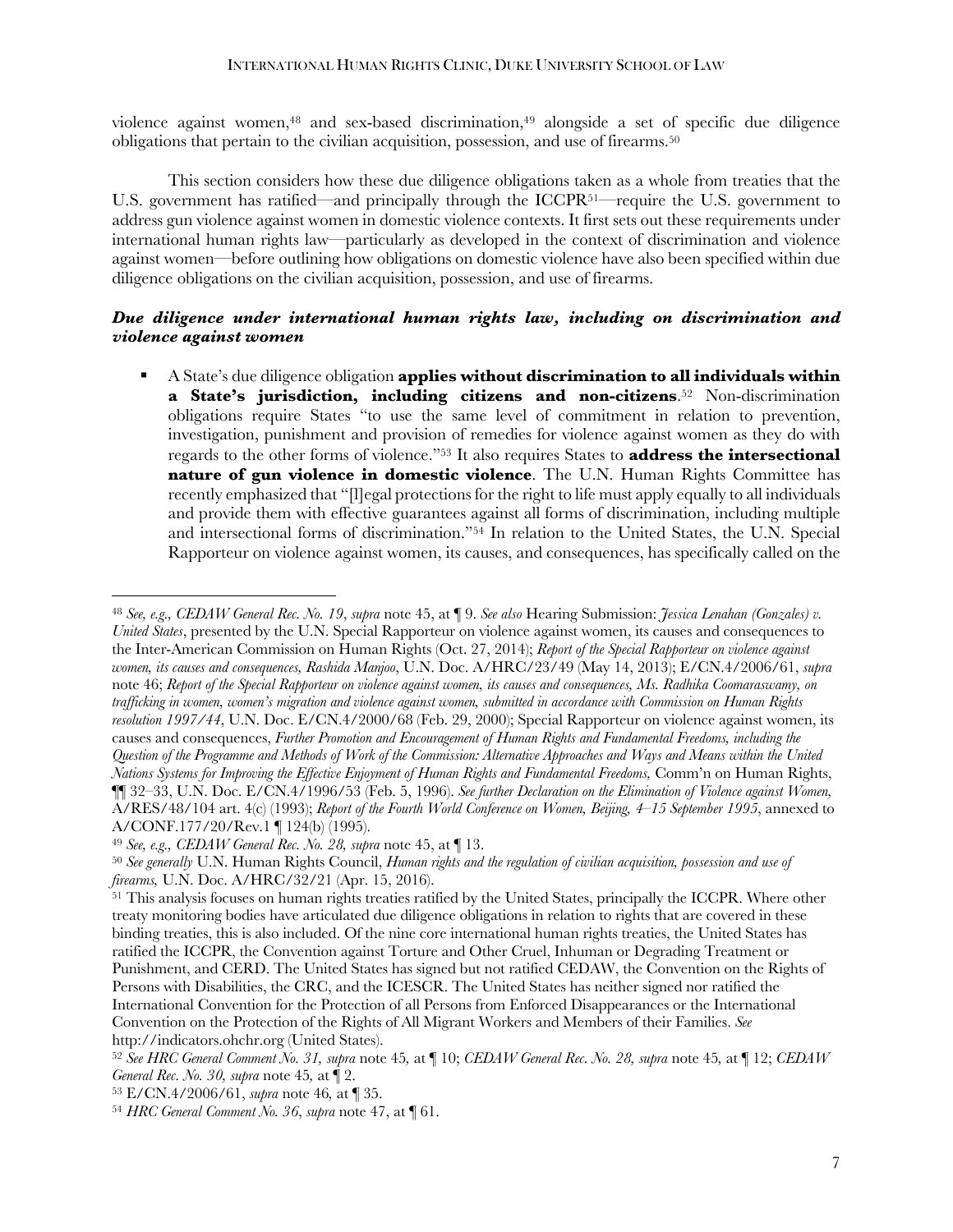government to "[r]eview and more effectively address the disproportionate impact that violence has on poor, minority, and immigrant women."55

- In addition to States' obligations with regard to individual non-State actor perpetrators, States' due diligence obligations to prevent, investigate, and punish gun violence also **require measures toward corporations** (e.g., gun manufacturers and retailers), alongside any measure these corporations themselves may adopt as part of their "human rights due diligence process."56 The territorial and extraterritorial application of a State's international human rights obligations57 also means that **States' due diligence obligations apply extraterritorially**,58 such as to corporations within their jurisdiction that manufacture and sell arms abroad.
- § A core component of due diligence is that all measures to prevent and respond to violence against women be based on "**accurate empirical data**."59 Consistent with international human rights obligations—including the obligation of substantive equality—such measures **should be targeted to those most at risk** of gun violence in domestic violence contexts.60 In this regard, the U.N. Human Rights Committee has recently emphasized that the "duty to protect the right to life requires States parties to take special measures of protection towards persons in situation of vulnerability whose lives have been placed at particular risk because of specific threats or preexisting patterns of violence," and that this includes "victims of domestic and gender-based violence."<sup>61</sup>
- Due diligence requires a **focus on prevention**, meaning that States have a "systemic"<sup>62</sup> responsibility to **address "root causes**"63 that contribute to gun violence in domestic violence contexts, including "ongoing gender discrimination."64 State failures to respect and fulfill the rights of non-discrimination and equality contribute to creating "environments that are conducive to acts of violence against women."65
- § As noted below, States have a series of due diligence obligations relating to the **criminalization, investigation, prosecution, and punishment** of those perpetrating gun violence against women in domestic violence situations.66 These obligations also engage the State's obligation to "investigate all acts of violence against women, including systemic failures to prevent violence

<sup>55</sup> A/HRC/17/26/Add.5*, supra* note 43*,* at ¶ 115(A)(b).

<sup>56</sup> *See, e.g., U.N. Guiding Principles on Business and Human Rights* (2011), Principles 15(b), 17, 18-21; Patricia Illingworth, *Businesses, Guns, and Human Rights*, The Hastings Center, Mar. 22, 2018,

https://www.thehastingscenter.org/businesses-guns-human-rights/.

<sup>57</sup> *See, e.g., HRC General Comment No. 31, supra* note 45, at ¶ 10; *CAT General Comment No. 2, supra* note 45*,* at ¶¶ 7, 16; *CEDAW General Rec. No. 28, supra* note 45, at ¶ 12; *CEDAW General Rec. No. 30, supra* note 45*,* at ¶¶ 8-10, 15; *Case Concerning Armed Activities on the Territory of the Congo* (Democratic Republic of the Congo v. Uganda), I.C.J. Reports 2005, p. 168, at  $\P$  216-217.

<sup>&</sup>lt;sup>58</sup> E/CN.4/2006/61, *supra* note 46, at ¶ 34.

<sup>59</sup> *Id.,* at ¶ 37.

<sup>60</sup> *See, e.g., Jessica Lenahan (Gonzales) v. United State*s, Case 12.626, Inter-Am. Comm'n H.R., Report No. 80/11 ¶ 127 (2011); *Accelerating efforts to eliminate all forms of violence against women: ensuring due diligence in prevention*, U.N. Doc.

A/HRC/14/L.9/Rev.1 (June 16, 2010), ¶ 11.

<sup>61</sup> *HRC General Comment No. 36*, *supra* note 47, at ¶ 23 (citations omitted).

<sup>62</sup> A/HRC/23/49, *supra* note 48*,* at ¶ 70.

<sup>63</sup> *Id*. at ¶ 20.

<sup>64</sup> *Id*. *See also* Special Rapporteur on trafficking in persons, especially women and children, *Due diligence and trafficking in persons*, U.N. Doc. A/70/260 ¶ 19 (2016).

<sup>&</sup>lt;sup>65</sup> A/HRC/23/49, *supra* note 48, at ¶20.<br><sup>66</sup> Hearing Submission: Jessica Lenahan (Gonzales) v. United States, supra note 48, at 6, 7. See also A/HRC/23/49, supra note 48, at ¶ 73; E/CN.4/2000/68, *supra* note 48, at ¶ 53.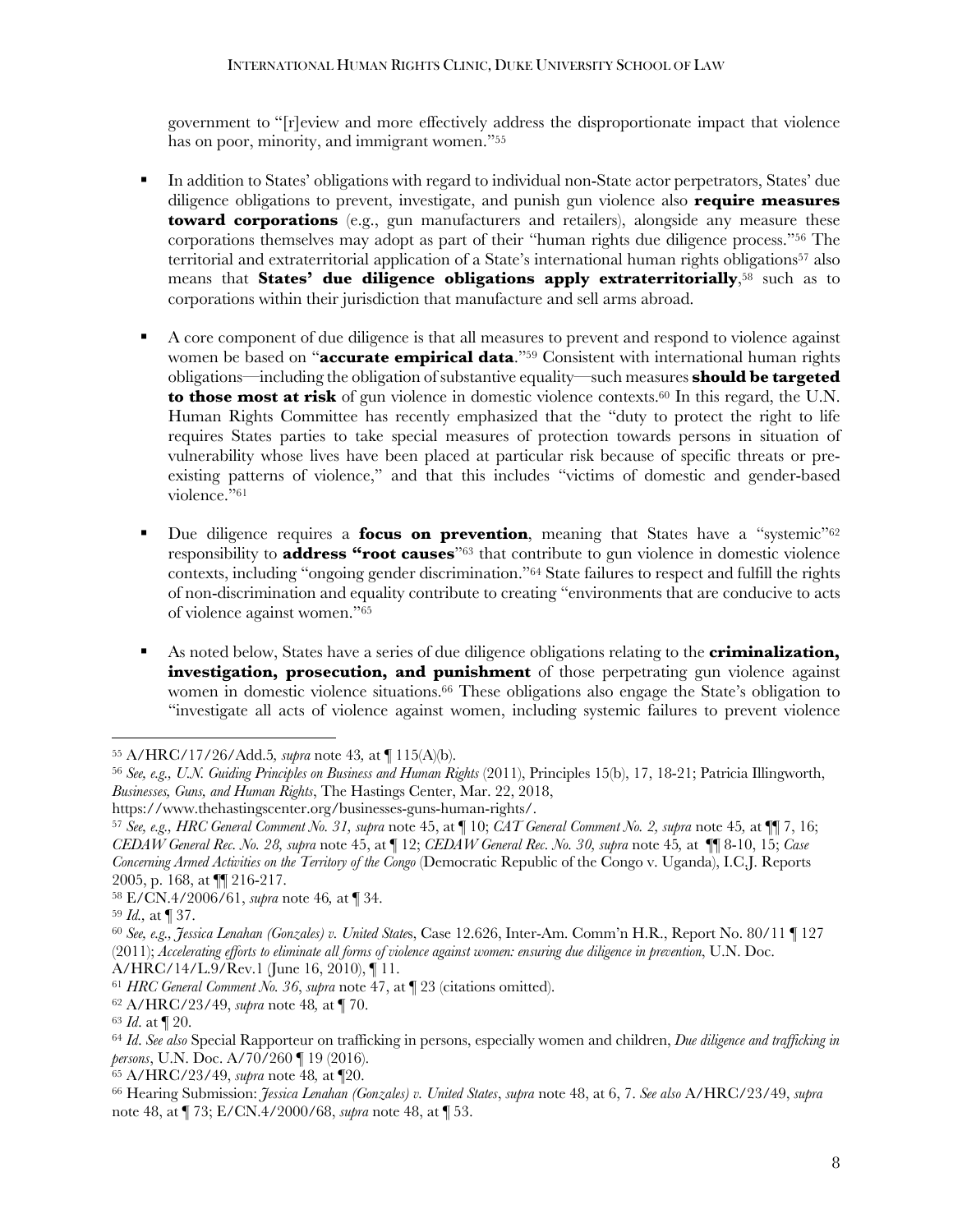#### INTERNATIONAL HUMAN RIGHTS CLINIC, DUKE UNIVERSITY SCHOOL OF LAW

against women,"67 through a "gender perspective,"68 and in ways that "must be impartial, serious and exhaustive."69 Those laws must be enforced properly,70 which necessarily includes the proper investigation and pursuit of criminal cases involving the use of firearms,71 including "to commit domestic violence."72 Yet, in relation to the United States, the U.N. Special Rapporteur on violence against women, its causes and consequences has observed that "alleged abusers are rarely prosecuted with a serious offence in domestic violence cases."73

§ When governments fail to meet their obligations of due diligence, they are **required to provide an effective remedy for female victims of gun violence**.74 Relevantly, in the context of domestic violence, "immediate family or dependents of the victim as well as persons who have suffered harm in intervening to assist victims or to prevent victimization" are considered victims as well.75 This right to remedy should include restitution, compensation, rehabilitation, satisfaction, and guarantees of non-repetition.76 States are also required to adopt a gender-sensitive approach in the right to remedy, including on reparations,<sup>77</sup> that will "subvert instead of reinforce pre-existing patterns" that contribute to violence.78

The exercise of due diligence requires that remedies for victims be "just," "available," and "effective,"79 and that any discriminatory barriers to accessing remedies be removed.80 In the context of the United States, the U.N. Special Rapporteur on violence against women, its causes and consequences has noted that these barriers are intersectional in their nature and effects, meaning that the "reluctance to reach out to the police is even more entrenched among minority and immigrant communities, as they may view the police and the courts as oppressive, rather than protective institutions."81 In providing "specialized assistance" to individual victims of gun violence,82 "individual due diligence" requires that States must act "flexibly" to ensure that measures are tailored to individual circumstances, including to ensure access to justice by women within marginalized communities.<sup>83</sup> This requirement is of particular relevance in assessing a human rights-based approach to guns and domestic violence in marginalized communities in the

 $\overline{a}$ 

A/HRC/Sub.1/58/L.11/Add.1 (2006).

<sup>76</sup> A/RES/60/147, *supra* note 75, at ¶ 18.

<sup>67</sup> A/HRC/23/49, *supra* note 48*,* at ¶ 73.

<sup>68</sup> *Id*. 69 *Id*.

<sup>70</sup> *Prevention of human rights violations committed with small arms and light weapons - Final report submitted by Barbara Frey, Special Rapporteur in accordance with Sub-Commission resolution 2002/25*, U.N. Doc. A/HRC/Sub.1/58/27 ¶ 15 (July 27, 2006). <sup>71</sup> *Id.* at ¶ 13.

<sup>72</sup> *Principles on the Prevention of Human Rights Violations Committed with Small Arms* in *Prevention of Human Rights Violations Committed with Small Arms and Light Weapons*, ¶ 10, endorsed Sub-Com. res. 2006/22, U.N. Doc

<sup>73</sup> A/HRC/17/26/Add.5, *supra* note 43*,* at ¶ 16.

<sup>74</sup> *See, e.g., HRC General Comment No. 31*, *supra* note 45*,* at ¶ 8; *CAT General Comment. No. 2, supra* note 45*,* at ¶ 18; *CAT General Comment. No. 3, supra* note 45*,* at ¶ 7.

<sup>75</sup> *CAT General Comment No. 3*, *supra* note 45, at ¶3. U.N. General Assembly, *Basic Principles and Guidelines on the Right to a Remedy and Reparation for Victims of Gross Violations of International Human Rights Law and Serious Violations of International Humanitarian Law,* ¶ 8, A/RES/60/147 (Mar. 21, 2006).

<sup>77</sup> *See Report of the Special Rapporteur on Extrajudicial, Summary or Arbitrary Executions on a Gender-Sensitive Approach to Arbitrary Killings*, ¶ 118(b), U.N. Doc. A/HRC/35/23 (June 6, 2017).

<sup>78</sup> A/HRC/23/49, *supra* note 48*,* at ¶ 75.

<sup>79</sup> *Id*. at ¶ ¶ 72-75; E/CN.4/1996/53, *supra* note 48*,* at ¶ 37. *See also* Hearing Submission: *Jessica Lenahan (Gonzales) v. United States*, *supra* note 48, at 6.

<sup>80</sup> C*AT General Comment No. 3*, *supra* note 45*,* at ¶ 33.

<sup>81</sup> A/HRC/17/26/Add.5, *supra* note 43*,* at ¶ 14.

<sup>82</sup> E/CN.4/2006/61, *supra* note 46*,* at ¶ 27.

<sup>83</sup> A/HRC/23/49, *supra* note 48*,* at ¶ 70.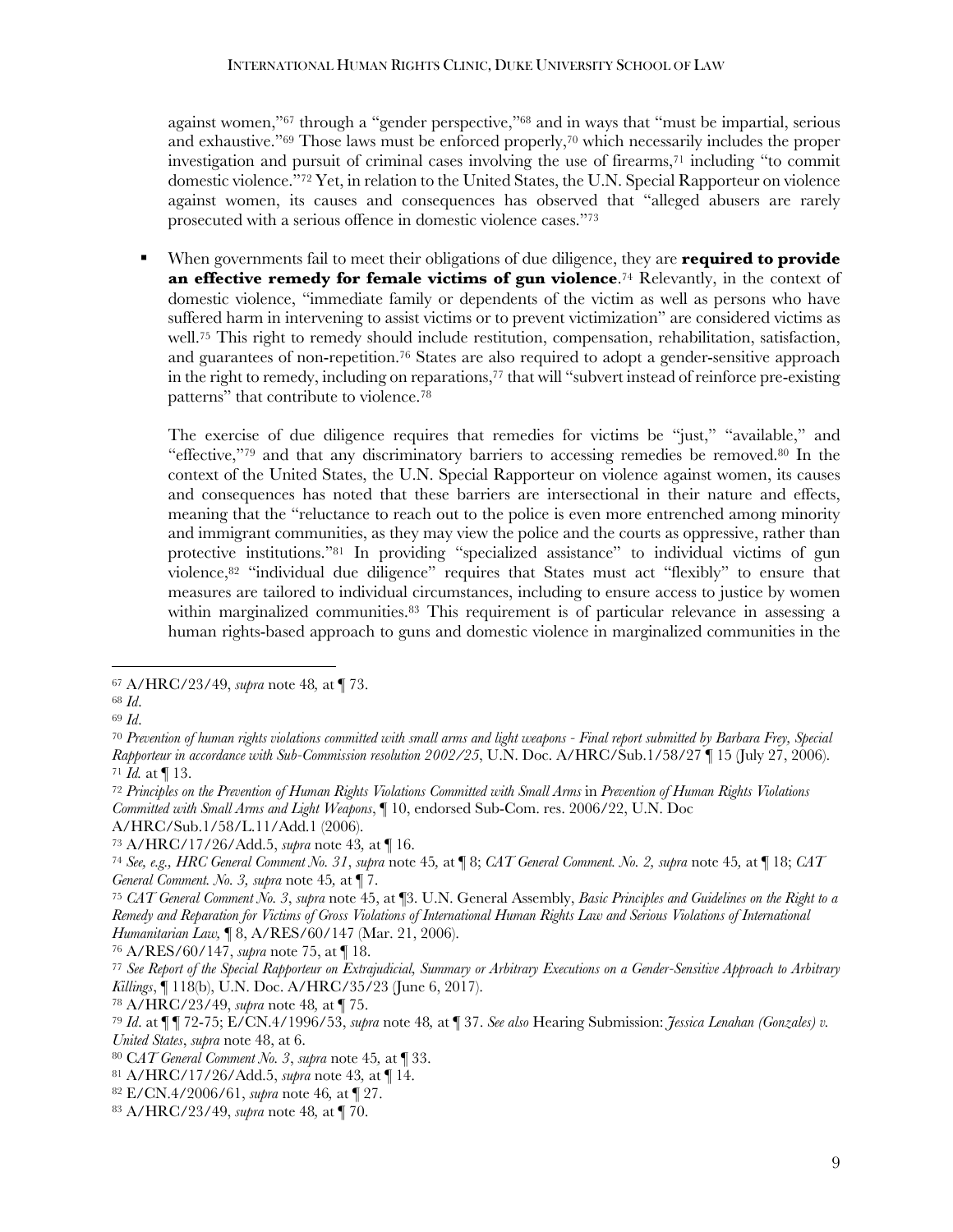United States, where measures that call for an increased role of law enforcement in addressing gun violence cannot ignore the adverse impacts of policing in these communities, including practices which have actually discouraged the reporting of domestic violence to police.<sup>84</sup>

### *Regulating the civilian acquisition, possession, and use of firearms in domestic violence*

#### *Regulating the civilian acquisition, possession, and use of firearms: general*

The human rights impacts of gun violence in domestic violence have been shown to implicate due diligence obligations of States on regulating the civilian acquisition, possession, and use of firearms, 85 requiring that States address the phenomenon of gun violence through a human rights-based approach.86 This due diligence framework in relation to firearms "requires positive State action against reasonably foreseeable abuses by private actors,"87 including:

- § **Criminalization, investigation, prosecution, and punishment of firearm violence**: the due diligence obligation to prevent killings by non-State actors to guarantee the right to life has been interpreted to include "putting in place effective criminal law provisions to deter commission of offences."88 The U.N. Human Rights Committee has recently affirmed this focus on criminalization as follows: "States parties must enact a protective legal framework which includes effective criminal prohibitions on all manifestations of violence or incitement to violence that are likely to result in a deprivation of life, such as intentional and negligent homicide, unnecessary or disproportionate use of firearms . . . "89 In relation to the United States, the U.N. Human Rights Committee has noted "the easy availability of firearms to the public and the fact that federal and State legislation is not stringent enough in that connection to secure the protection and enjoyment of the right to life and security of the individual guaranteed under the Covenant."90
- § "Adoption of **adequate laws, regulations and administrative procedures to exercise effective control over the legal possession of firearms by all persons and companies** under a State's jurisdiction through licensing, registration, monitoring, auditing and mandatory training"91: The U.N. Human Rights Committee has stated, for example, that pursuant to Article 9 of the ICCPR, States should "protect their populations . . . against the risks posed by excessive availability of firearms."92 In relation to the United States, the U.N. Human Rights Committee has called on the U.S. government to ensure "continued pursuit of legislation **requiring background checks** for all private firearm transfers, in order to prevent possession of arms by persons recognized as prohibited individuals under federal law . . ."93 The U.N. Committee on the Elimination of Racial Discrimination has similarly emphasized in relation to the United States, the

<sup>84</sup> *See, e.g.,* James Queally, *Fearing deportation, many domestic violence victims are steering clear of police and court*s, L.A. TIMES, Oct. 9, 2017.

<sup>85</sup> *Principles on the Prevention of Human Rights Violations Committed with Small Arms* ¶¶ 10-15, in

A/HRC/Sub.1/58/L.11/Add.1, *supra* note 72.

<sup>86</sup> A/HRC/32/21, *supra* note 50, at ¶ 52 (internal citations omitted).

<sup>87</sup> A/HRC/Sub.1/58/27*, supra* note 70, at ¶ 10.

<sup>88</sup> A/HRC/32/21, *supra* note 50, at ¶ 15 (internal citations omitted). 89 *HRC General Comment No. 36*, *supra* note 47, at ¶ 20.

<sup>90</sup> CCPR/C/79/Add.50, *supra* note 40, at ¶ 17. 91 A/HRC/32/21, *supra* note 50, at ¶ 54(a).

<sup>92</sup> Human Rights Comm., General Comment No. 35, *Article 9 (Liberty and security of person)*, CCPR/C/GC/35 ¶ 9 (2014).

<sup>93</sup> Human Rights Comm., *Concluding observations on the fourth periodic report of the United States of America*, CCPR/C/USA/CO/4 ¶ 10 (2014).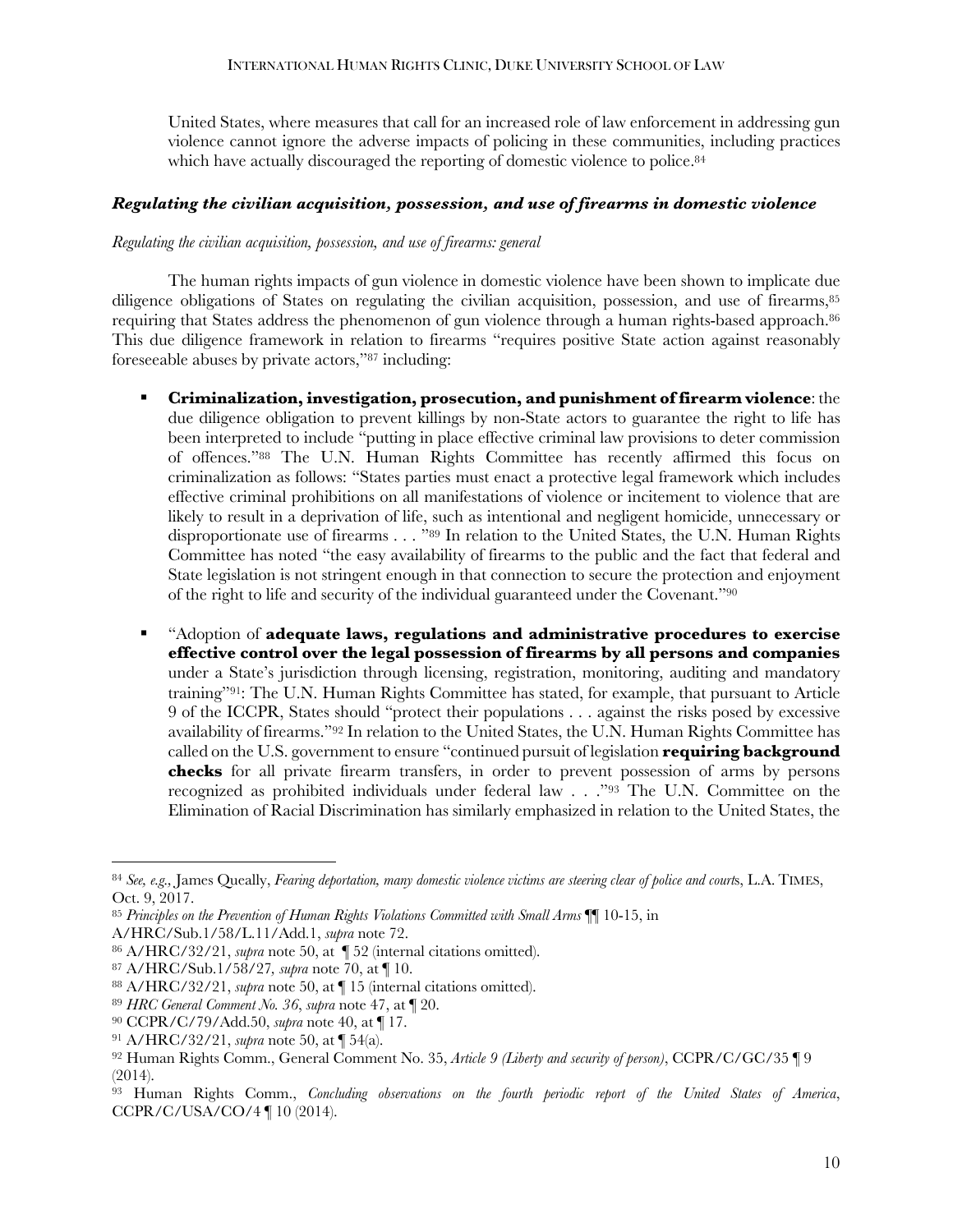need to "fulfil its obligation to protect the right to life and to reduce gun violence, including by adopting legislation expanding background checks for all private firearm transfers . . ."94

■ *Licensing*: In general terms, States' obligations on licensing have been described as requiring that "states must also enforce a minimum licensing requirement designed to keep small arms out of the hands of persons who are most likely to misuse them."<sup>95</sup> This can include ensuring that States "strengthen . . . administrative measures to control the indiscriminate issuance of firearms licences,"96 as well as enacting **licensing procedures that take into account an applicant's "past criminal record including any history of interfamilial violence**"97 and strengthening programs designed to disarm individuals of weapons.98

#### *Regulating the civilian acquisition, possession, and use of firearms in gender-based violence, including domestic violence*

Complementing, and in some cases overlapping with due diligence obligations on nondiscrimination and violence against women, are a series of States' obligations with regard to regulating the civilian acquisition, possession, and use of firearms and domestic violence have also been specifically articulated. The U.N. Special Rapporteur for the prevention of human rights violations committed with small arms and light weapons has noted that there is "growing pressure to hold States responsible for patterns of abuses such as the State's "failure to protect individuals from a pattern of domestic violence."99 It has further been noted that **licensing requirements should "take into consideration, at a minimum, the following factors: . . . prior criminal record or record of misuse, and prior acts of domestic violence**."100

A 2016 report of the U.N. High Commissioner for Human Rights notes "**direct links between civilian access to firearms and violence against women and domestic violence more generally**"<sup>101</sup> and states that "[h]uman rights law requires States to protect people from harmful private activities and to adopt appropriate regulatory and institutional frameworks . . . In particular, States must protect women and children who are particularly affected by the harmful impact of both lawful and illicit firearms possession."102

The U.N. Special Rapporteur on violence against women, its causes and consequences, has addressed the ways in which the **proliferation of small arms contributes to gender-based** 

<sup>94</sup> Comm. on the Elimination of Racial Discrimination, *Concluding observations on the combined seventh to ninth periodic reports of the United States of America*, CERD CERD/C/USA/CO/7-9 ¶ 16 (2014). 95 A/HRC/Sub.1/58/27, *supra* note 70, at ¶ 6.

<sup>96</sup> Comm. against Torture, *Consideration of reports submitted by States parties under article 19 of the Convention*,

CAT/C/GUY/CO/1 ¶ 7 (2006).

<sup>97</sup> A/HRC/Sub.1/58/27, *supra* note 70, at ¶ 16. 98 Comm. on Economic, Social, and Cultural Rights, *Consideration of reports submitted by States parties under articles 16 and 17 of the Covenant*, E/C.12/CHE/CO/2-3 ¶ 19 (2010).

<sup>99</sup> Barbara Frey, *The question of the trade, carrying and use of small arms and light Weapons in the context of* 

*human rights and humanitarian norms*. Working Paper submitted in accordance with Sub-Commission

decisions 2001/120 (May 30, 2002). *See also* Special Rapporteur on the prevention of human rights violations

committed with small arms and light weapons, *Preliminary Report on the prevention of human rights violations committed with small arms and light weapons*, U.N. Doc. E/CN.4/Sub.2/2003/29 (June 25, 2009).

<sup>100</sup> *Principles on the Prevention of Human Rights Violations Committed with Small Arms* ¶ 10, in

A/HRC/Sub.1/58/L.11/Add.1, *supra* note 72.

<sup>101</sup> A/HRC/32/21, *supra* note 50, at ¶ 51.

<sup>102</sup> *Id*. at ¶ 53.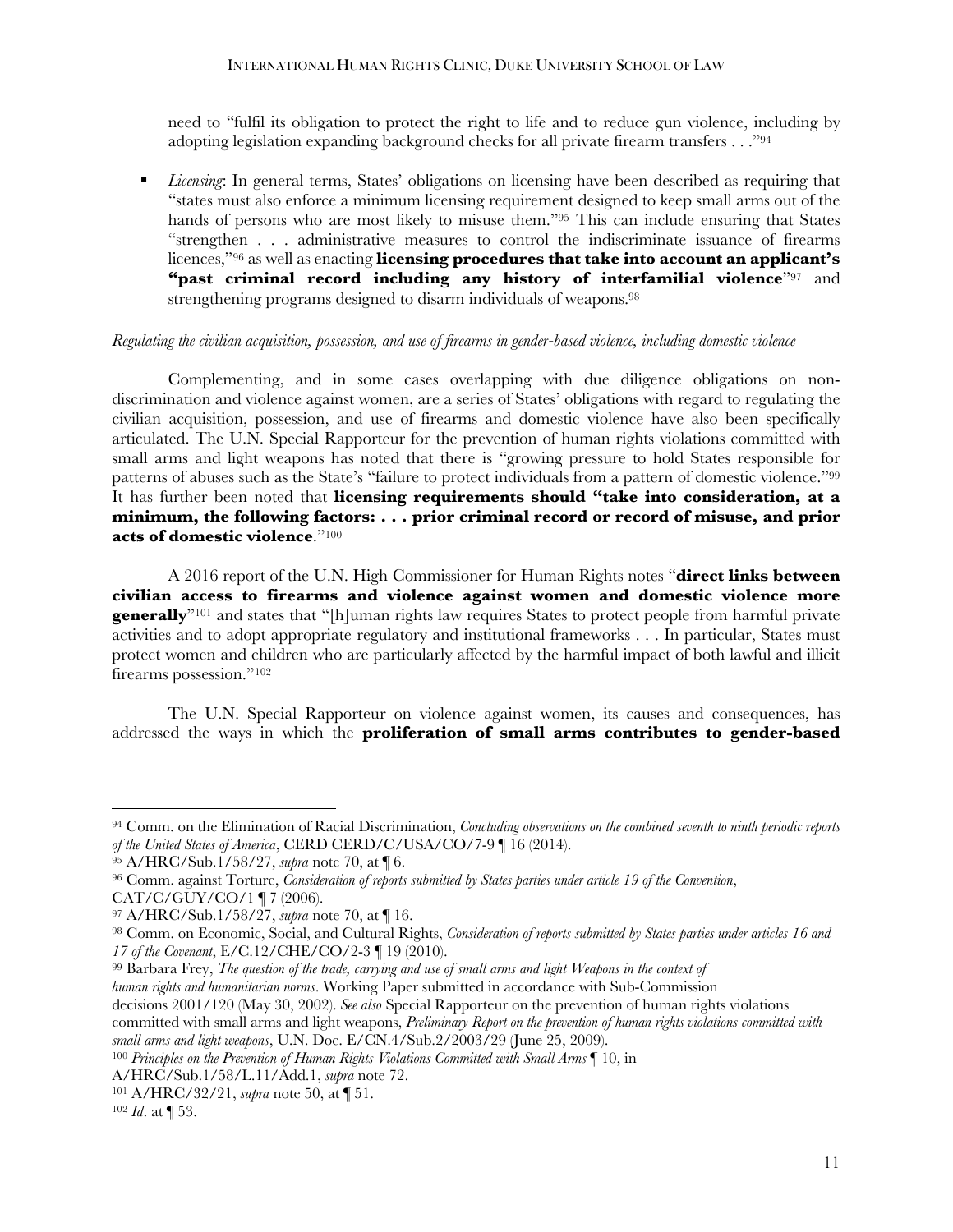**violence**, including killings (e.g., in the United States, Honduras, Guatemala, and El Salvador).103 The Special Rapporteur has further addressed the adverse gender and human rights impacts that derive from the ways in which masculinities are constructed through gun culture.104 According to this Special Rapporteur, model legislation on domestic violence would provide for protection orders pursuant to which the court order may "[u]pon finding that the defendant's use or possession of a weapon may pose a serious threat of harm to the plaintiff, prohibit the defendant from purchasing, using or possessing a firearm or any such weapon specified by the court."105 Further, requirements that "ensure the arrest of violent abusers and the automatic revocation of firearms licences"106 have also been praised.

The U.N. Committee on the Elimination of Discrimination against Women has also referenced the enactment of "legislation strictly regulating the trade, sale and possession of small arms, and [that] sanction violations thereof severely"107 as part of States' due diligence obligations on non-discrimination.

In relation to guns and domestic violence in the United States in particular:

- § The U.N. Working Group on the issue of discrimination against women in law and in practice expressed its concern at the "**persistent fatal consequences for women of the lack of gun control**, in particular in cases of domestic violence."<sup>108</sup>
- In 2014, in its concluding observations on the United States, the U.N. Human Rights Committee expressed its "concern[ed] about the continuing high numbers of gun-related deaths and injuries and the **disparate impact of gun violence on minorities, women and children**" and made a series of recommendations for the U.S. government to "effectively protect the right to life," including by ensuring "**strict enforcement of the Domestic Violence Offender Gun Ban of 1996 (the Lautenberg Amendment**) . . . "109
- In 2011, the U.N. Special Rapporteur on violence against women, its causes and consequences, called on the United States to: "[e]nhance gun control measures, by ensuring an adequate background check system to capture all relevant elements that determine an individual's suitability for gun ownership" and recommended that: "**States should have clear gun removal policies**

<sup>103</sup> A/HRC/17/26/Add.5, *supra* note 43*,* at ¶ 10; *Report of the Special Rapporteur on violence against women, its causes and consequences, Rashida Manjoo*, U.N. Doc. A/HRC/20/16 ¶ 68 (May 23, 2012); *Report of Yakin Ertürk, Special Rapporteur on violence against women, its causes and consequences - Mission to el Salvador,* U.N. Doc. E/CN.4/2005/72/Add.2 ¶ 80 (Dec. 20, 2004); *Report of the Special Rapporteur on violence against women, its causes and consequences, Yakin Erturk, Mission to ̈ Guatemala*, U.N. Doc. E/CN.4/2005/72/Add.3 ¶ 10 (Feb. 10, 2005); *Report of the Special Rapporteur on violence against women, its causes and consequences, on her mission to Honduras, (1–8 July 2014)*, U.N. Doc. A/HRC/29/27/Add.1 ¶ 30 (Mar. 31., 2015).

<sup>104</sup> *Report of the Special Rapporteur on violence against women, its causes and consequences, Ms. Radhika Coomaraswamy, submitted in accordance with Commission on Human Rights resolution 2001/49: Cultural practices in the family that are violent towards women*, U.N. Doc. E/CN.4/2002/83 ¶ 108 (Jan. 31, 2002).

<sup>105</sup> *Report of the Special Rapporteur on violence against women, its causes and consequences, Ms. Radhika Coomaraswamy, submitted in accordance with Commission on Human Rights resolution 1995/85*, U.N. Doc. E/CN.4/1996/53/Add.2 ¶ 38(g) (Feb. 2, 1996). <sup>106</sup> *Report of the Special Rapporteur on violence against women, its causes and consequences, Ms. Radhika Coomaraswamy, submitted in accordance with Commission on Human Rights resolution 1995/85*, U.N. Doc. E/CN.4/1999/68 ¶ 57 (Mar. 10, 1999). <sup>107</sup> Comm. on the Elimination of Discrimination against Women, *Concluding observations on the fourth periodic report of Pakistan*, CEDAW/C/PAK/CO/4 ¶ 14(d) (2013).

<sup>108</sup> U.N. Human Rights Council, *Report of the Working Group on the issue of discrimination against women in law and in practice on its mission to the United States of America*, U.N. Doc. A/HRC/32/44/Add.2 ¶ 77 (Aug. 4, 2016). <sup>109</sup> CCPR/C/USA/CO/4, *supra* note 93, at ¶ 10.